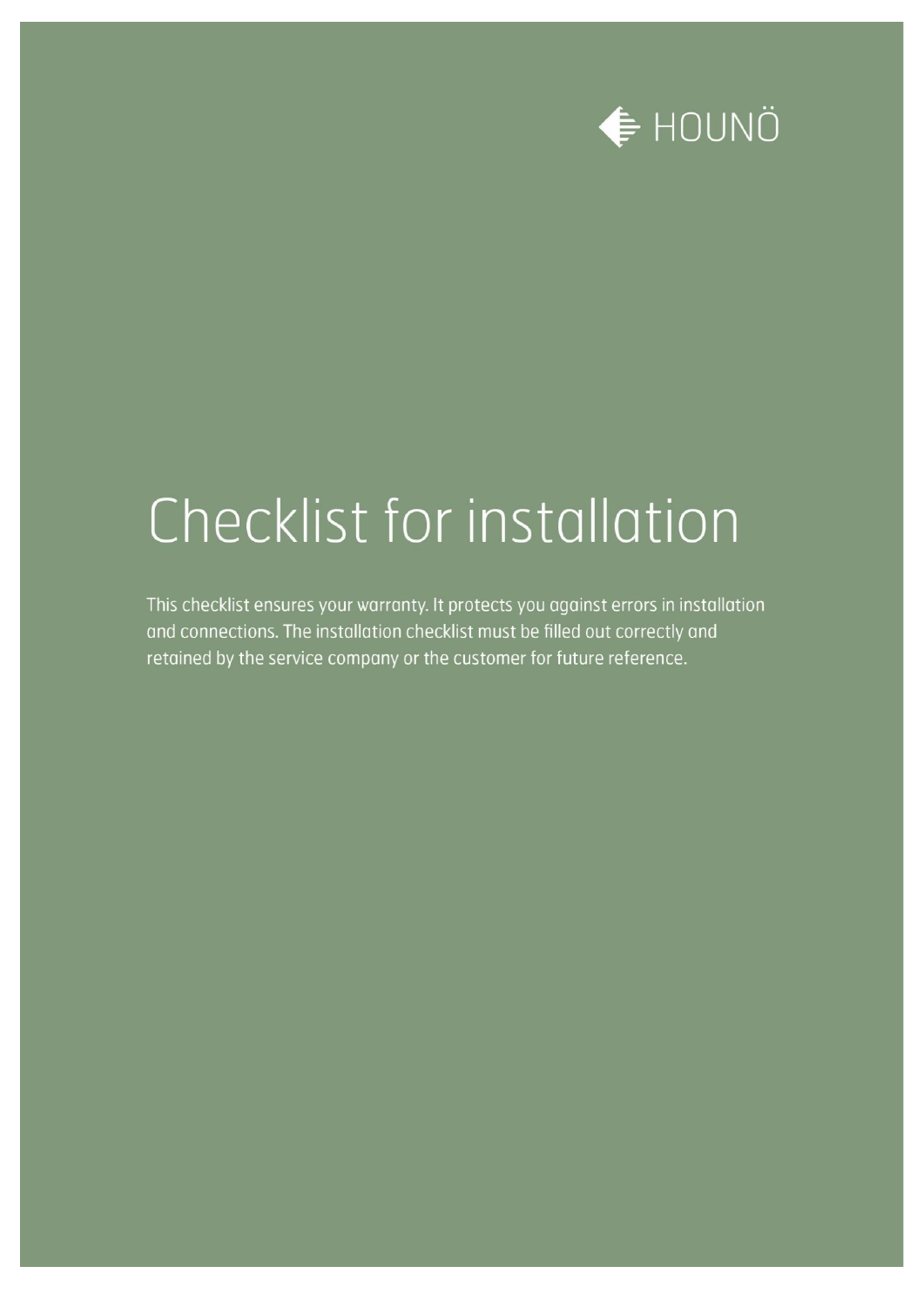

## **INSTALLATION AND COMMISSIONING CHECKLIST**

| <b>CUSTOMER NAME</b>           |  |  |       |             |  |
|--------------------------------|--|--|-------|-------------|--|
| <b>STREET NAME</b>             |  |  |       |             |  |
| <b>CITY</b>                    |  |  |       |             |  |
| <b>COUNTRY</b>                 |  |  |       |             |  |
| <b>CONTACT PERSON</b>          |  |  |       |             |  |
| <b>TELEPHONE NUMBER</b>        |  |  |       |             |  |
| <b>E-MAIL ADDRESS</b>          |  |  |       |             |  |
| <b>COMMISSIONED BY COMPANY</b> |  |  |       |             |  |
| <b>STREET NAME</b>             |  |  |       |             |  |
| <b>CITY</b>                    |  |  |       |             |  |
| <b>COUNTRY</b>                 |  |  |       |             |  |
| <b>TECHNICIAN'S NAME</b>       |  |  |       |             |  |
| Oven serial number             |  |  | Model | <b>Size</b> |  |



**All installations must follow local rules and regulations. Please fill out the empty boxes below with the measured value. If the measured value does not match the stated tolerances in the installation manual, it will have an impact on the performance of the unit and jeopardise the 4-year warranty.** 

| Levelling and securing (see installation manual, page 12)<br>1.                            |             |                  |
|--------------------------------------------------------------------------------------------|-------------|------------------|
| Oven/stand is level                                                                        | <b>IYES</b> | INO              |
| Roll-in trolley is level when in oven                                                      | <b>IYES</b> | INO              |
| Marine oven is fixed to mounting surface                                                   | <b>IYES</b> | INO              |
| Door closing device checked or adjusted                                                    | lОK         | <b>IADJUSTED</b> |
| Door seal is tight                                                                         | lok         | ladjusted        |
| Levelling and securing complies with the requirements stated in the installation<br>manual | <b>YES</b>  | <b>INO</b>       |

| 2.<br>Clearance around the oven (see installation manual, page 13-15)                                           |                                                                             |                                 |            |  |
|-----------------------------------------------------------------------------------------------------------------|-----------------------------------------------------------------------------|---------------------------------|------------|--|
| Distance to heat<br>sources must<br>follow the<br>$ $ instructions in the $ $<br>installation<br><b>Imanual</b> | $>= 400$<br>16"<br><b>Información</b><br>$\Theta$ $\blacksquare$            | $\Box$<br>П.<br>$>= 400$<br>16" |            |  |
|                                                                                                                 | Oven is equiped with a protection heat shield                               | <b>YES</b>                      | INO.       |  |
|                                                                                                                 | Clearance right side in a high-temperature enviroment<br>min 16"/400 mm     |                                 | IN/MM      |  |
|                                                                                                                 | Clearance right side in a low-temperature enviroment<br>min 2,7"/70 mm      |                                 | IN/MM      |  |
| <b>Clearance above CombiSlim oven</b>                                                                           | min 4"/100 mm                                                               | IN/MM                           |            |  |
|                                                                                                                 | Clearance above oven (gas exhaust temperature is approx 500°C/900°F)        | IN/MM                           |            |  |
|                                                                                                                 | Oven has been fitted with an air filter, and it can be reached for cleaning | <b>YES</b>                      | INO        |  |
| installation manual                                                                                             | Clearance around the oven complies with the requirements stated in the      | <b>YES</b>                      | <b>INO</b> |  |
|                                                                                                                 |                                                                             |                                 |            |  |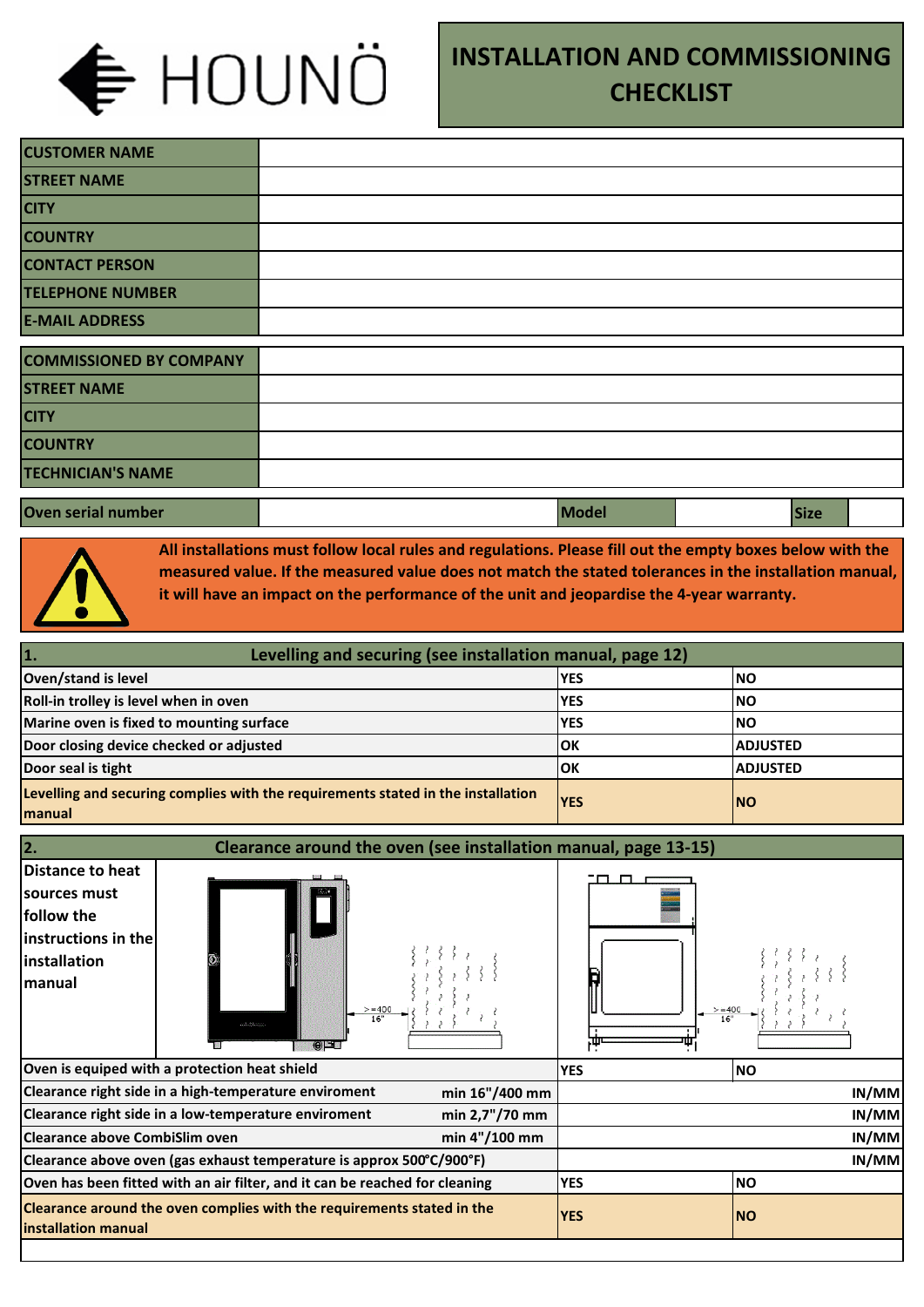| 3.<br>Electrical connection (see installation manual, page 16-21)                                |               |                 |                |   |              |                |   |             |
|--------------------------------------------------------------------------------------------------|---------------|-----------------|----------------|---|--------------|----------------|---|-------------|
| Unit voltage requirement (as stated on serial number plate)                                      |               |                 |                |   |              |                |   | <b>VOLT</b> |
| Number of phases available                                                                       | <b>PHASES</b> |                 |                |   | NEUTRAL      |                |   |             |
| Voltage measured at the power connection                                                         | Volt L1-N     |                 | $L2-N$         |   |              | ll3-N          |   |             |
| Voltage measured at the power connection                                                         | Volt L1-L2    |                 | $L2-L3$        |   |              | ll3-L1         |   |             |
| Power connection is protected by fuse size                                                       |               |                 |                |   |              |                |   | <b>AMPS</b> |
| Manual switch at power connection available                                                      | <b>YES</b>    |                 |                |   | <b>NO</b>    |                |   |             |
| Distance to power connection and height on wall                                                  |               | <b>DISTANCE</b> |                |   | MM/IN HEIGHT |                |   | MM/IN       |
| Power consumption when using the cavity heating elements                                         | L1            | A               | L <sub>2</sub> | A |              | L <sub>3</sub> | A |             |
| Power consumption when using the boiler heating elements (K or KPE)                              | L1            | A               | L2 A           |   |              | L3             | A |             |
| <b>Electrical connection complies with the requirements stated in the installation</b><br>manual | <b>YES</b>    |                 |                |   | <b>NO</b>    |                |   |             |

**Water supply (see installation manual, page 24-32)** 

**If the water supply does not match the specifications described in the installation manual and if the oven is working without a correctly installed HOUNÖ Hydro Shield filter solution, it may damage the oven and jeopardise the 4-year warranty.** 

**4.**



| <b>Supply water hardness</b>                                                         |                      |                        | dH                    |  |  |
|--------------------------------------------------------------------------------------|----------------------|------------------------|-----------------------|--|--|
| <b>Water pressure</b>                                                                |                      | <b>PSI/BAR</b>         |                       |  |  |
| <b>Water temperature</b>                                                             |                      |                        | $C^{\circ}/F^{\circ}$ |  |  |
| Shutoff water valve is present at the water connection                               |                      | <b>IYES</b>            | <b>NO</b>             |  |  |
| Unit has a CPU build-in water meter present (SmartTouch)                             |                      | <b>IYES</b>            | INO                   |  |  |
| Unit has an external water meter attached                                            |                      | <b>IYES</b>            | INO                   |  |  |
| Installed water-treatment system                                                     | <b>HOUNÖ PROTECT</b> | <b>Reverse osmosis</b> | Not installed         |  |  |
| Water connection complies with the requirements stated in the installation<br>manual |                      | <b>YES</b>             | INO                   |  |  |

| Drain connection (see installation manual, page 33-35)<br>l5.                                                                                      |                                                                                                                                                                                                                                    |                 |  |              |       |
|----------------------------------------------------------------------------------------------------------------------------------------------------|------------------------------------------------------------------------------------------------------------------------------------------------------------------------------------------------------------------------------------|-----------------|--|--------------|-------|
| All HOUNÖ ovens must be<br>installed with an open drain.<br>Two examples of open drain<br>installations for a single oven<br>and a CombiPlus oven. | $\overline{\mathbf{3}}$<br>(4)<br>3<br>$\lceil 3 \rceil$<br>Ø 50mm tube (Always ends above the oven)<br>4<br>5<br>23X @ Smm hols<br>3 Ø 50mm tube<br>4 Ø 50mm 90° albow tube<br>SÍFunnel<br>60 50mm T-section<br>7 Oven drain tube |                 |  |              |       |
| Drain installation is open                                                                                                                         |                                                                                                                                                                                                                                    | <b>YES</b>      |  | <b>NO</b>    |       |
| Drain located under the oven (steam is sucked into the cooling air inlet)                                                                          |                                                                                                                                                                                                                                    | <b>YES</b>      |  | <b>NO</b>    |       |
| Drain tube material                                                                                                                                |                                                                                                                                                                                                                                    |                 |  |              |       |
| Distance to drain and height                                                                                                                       |                                                                                                                                                                                                                                    | <b>DISTANCE</b> |  | MM/IN HEIGHT | MM/IN |
| Additional vertical ventilation pipe installed                                                                                                     |                                                                                                                                                                                                                                    | <b>YES</b>      |  | <b>INO</b>   |       |
| CombiPlus units have separate drain connections                                                                                                    |                                                                                                                                                                                                                                    | <b>YES</b>      |  | <b>NO</b>    |       |
| Drain gradient is more the 3° or 5%                                                                                                                |                                                                                                                                                                                                                                    | <b>YES</b>      |  | <b>NO</b>    |       |
| <u>Diam completion complies with the reguliements stated in</u><br>mann                                                                            | е пізіанацыі                                                                                                                                                                                                                       | <b>YES</b>      |  | <b>INO</b>   |       |